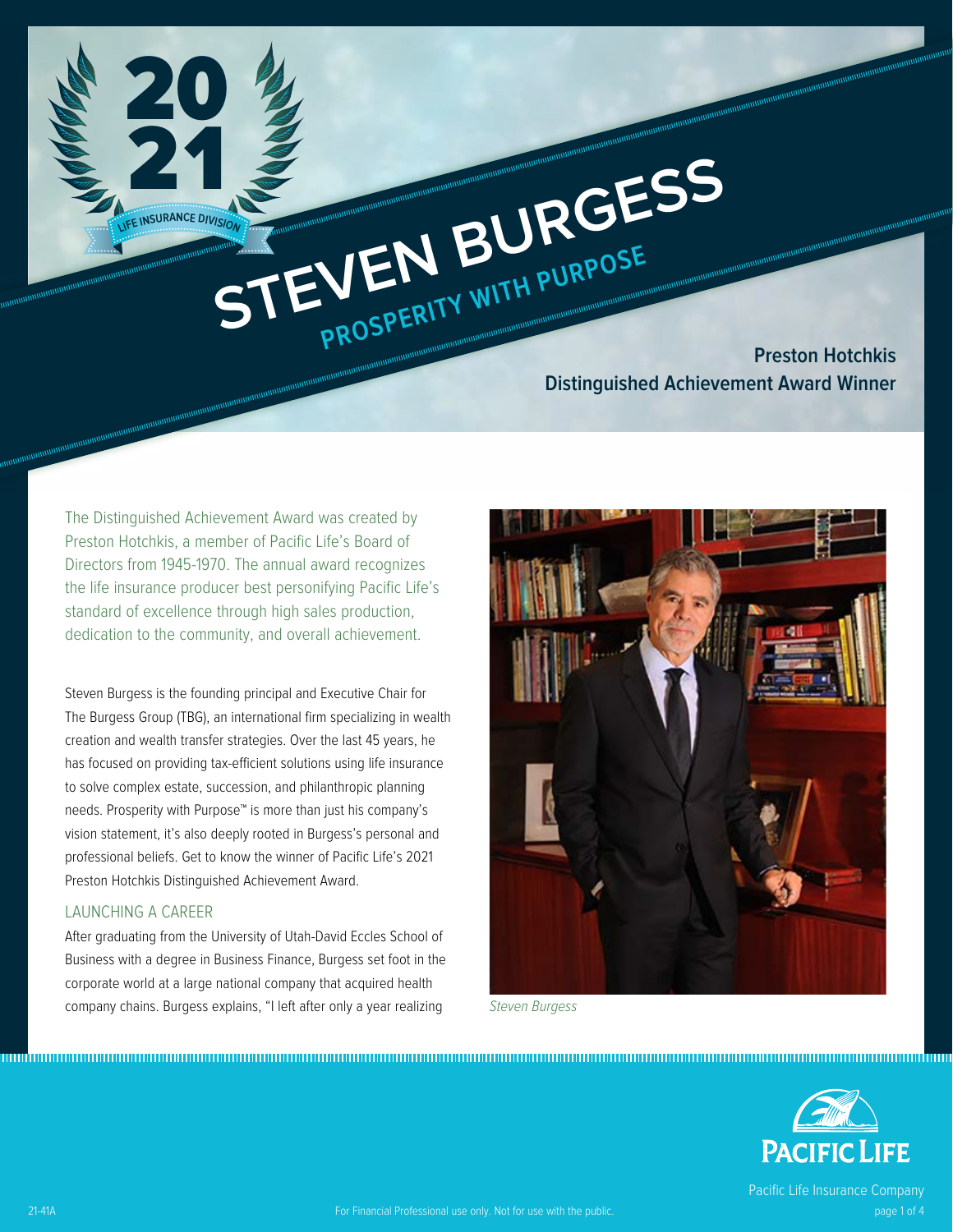

Mark Pellicano and Scott Johnson with Pacific Life presenting Steven Burgess with the 2021 Preston Hotchkis Distinguished Achievement Award

I was not nurturing my entrepreneurial spirit. There wasn't any real incentive, and I wanted to do something more stimulating."

So, he and a college buddy decided to start their own non-food brokerage company. Although they had some early success, fostering a productive focus with a college-aged, part-time workforce was challenging. "We hit a roadblock and came to the realization that we did not have a sustainable model."

Now at a crossroads and wondering what direction to take next, Burgess was approached by another old college friend who told him about a business-planning agency with a very interesting entrepreneurial group model. His friend asked him if he had any interest in life insurance. "My initial response was not really," Burgess says with a laugh. But curiosity got the best of him, he met with the agency head and decided to give it a try. It did not take long for him to begin carving out his own niche using life insurance to provide solutions to businesses wanting to retain key employees and provide succession and legacy planning, in which he had immediate success. "The decision to take that job jump-started my career and later morphed into strategic planning to help clients expand their philanthropic endeavors."

Burgess continued to build his practice, later merging with Bob Stanworth. "As a senior partner with Stanworth-Burgess & Associates for over 20 years, I realized I had a deep passion for what this industry provides."

Over that time, "I recognized you can't be a jack of all trades in this business and maintain a 'best-in-class' product," said Burgess, so he created a specialty in using life insurance as a cost-efficient solution to complex estate, succession, and philanthropic needs. "Eventually, I left



Steven Burgess and his wife Liz attending a large charity event in New York

Stanworth-Burgess & Associates and decided to start The Burgess Group (TBG) in 1999 and focus on the affluent market and its unique need for wealth transfer planning."

Today, TBG works with family offices, law firms, accounting firms, private banks and financial advisors globally to provide planning for the ultra-high net worth. "I have always looked at the world as being flat and we have expanded our reach globally," explained Burgess. TBG has offices and affiliates in United States, Latin America and Asia, with a focus to continue expanding globally. Burgess is also a pioneer in the development of traditional premium finance.

One by one his family got involved in the business. "The first to jump was my wife Liz who was practicing law at the time. I still tease her about being a recovering litigator," laughs Burgess. Later his four adult children came aboard after graduating college. The first was Addie, then Nick, followed by Alex, and finally Zach. By 2008 they were all in the company, expressing a serious desire to build something special. "I realized then I needed to change my exit strategy and pivot to another long-term vision for the company, as TBG was now a family business." Burgess put on his mentoring hat and committed himself to teaching them the business from the ground up. "They've now taken the reins and are positioned to take the company to another level. I couldn't be more proud of each of them."

## FAMILY: BEYOND PROFESSIONAL SUCCESS

Burgess and Liz spend their time between in the foothills of Salt Lake City, Utah and Cabo San Lucas, Mexico. When not traveling to visit children and grandchildren, they enjoy hiking treks and have managed to explore parts of all seven continents. The whole family loves sports and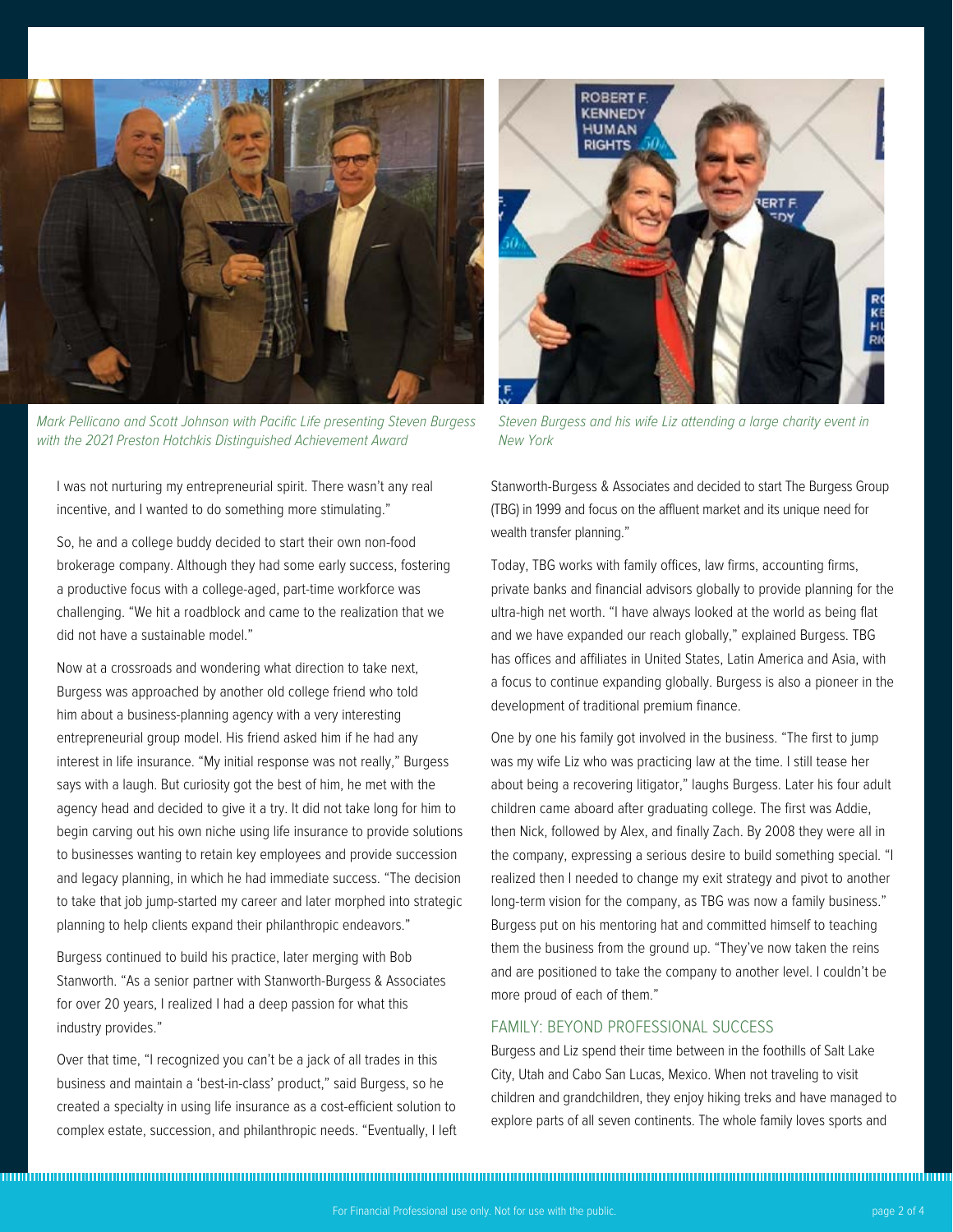

Steven Burgess and his wife Liz relaxing on one of their European travel excursions

outdoor recreation. They can frequently be found planning hiking, biking, or skiing excursions or engaged in fiercely competitive pickle ball, tennis, or golf matches. "Liz and I always thought we would wait and pick-up golf when we got old," Burgess states, "But we looked at each other and realized okay, we're old, so let's pick it up. Now we're addicted!"

However, perhaps the most competitive event in the Burgess family happens at Thanksgiving every year where everyone uses the family kitchen to create a specialty dish and then touts themselves as an accomplished chef. "As I get older, I'm finding myself more on the losing end of these best-chef competitions, but we have a lot of fun and the memories are priceless."

## WORKING WITH PACIFIC LIFE

Through the Denver office, Burgess started what has now become a 22-year relationship with Pacific Life. He cites integrity as the deciding factor in choosing a carrier. "Working with a carrier like Pacific Life—one who is always willing to find a solution without compromising product integrity—is invaluable. I consider the Pacific Life brand to be an industry best," says Burgess.

Since 2002, Burgess has qualified for ten Leaders Conferences, including nine prestigious Presidents Club level trips. "Over the years, Steve and The Burgess Group for 20 plus years and I'm aware of his excellent work and reputation in the marketplace," said Scott Johnson, National Sales Manager, MO Channel. "I have a great appreciation for Steve's experience, creativity, and passion for serving the estate and philanthropic planning needs of the ultra-affluent."

#### COMMITMENT TO SERVICE

Active in charity and his community, Burgess sits on several charitable organization boards and volunteers for many fundraising activities. Charitable giving is a key component of the plans The Burgess Group implements and as a consequence, has led to almost \$2 billion in endowment charitable gifts to universities, medical clinics, colleges and churches, both here and around the world. "These gifts are making a difference in advancing higher education and medical research just to name a few," says Burgess. "This work also led to our company vision statement, 'Prosperity with Purpose.'"

"In my 36 years in the life insurance industry, there is no one more focused on giving back to his community and preparing the next generation of his firm to continue the uniqueness of their planning approach and success," said Johnson. "I've also enjoyed meeting Liz Burgess and discovering the beauty of her relationship with Steve and the success of their marriage and business. I appreciate their passion for spending quality time with their family and active outdoor lifestyle. It is an honor and pleasure to work with Steve and his entire firm. Steve's ability to produce at an extremely high level of business over a long period of time, his quality relationships in the marketplace and passion to serve his clients makes Steve a perfect recipient for the 2021 Preston Hotchkis Distinguished Achievement Award."

Burgess chose The Cleveland Clinic Foundation and designated the Caregiver Catalyst Grants to receive the foundation check for \$5,000. The Caregiver Catalyst Grants were created to help Cleveland Clinic's caregivers implement their best and brightest ideas to positively impact their patients and communities through medical breakthroughs, wellness programs, and the expansion of patient support services.

getting to know Jim Morris, and other senior management has only continued to validate Pacific Life's commitment to excellence. Liz and I have sure made a lot of good friends going on these trips. I believe we were labeled the most fun couple one year," he laughs. Burgess is also a Pacific Life Vanguard member, inducted during the 2019 Leaders Conference in Amsterdam.

"I have had the pleasure of working directly with





The Burgess family The Burgess enjoying a hiking trek with his three sons